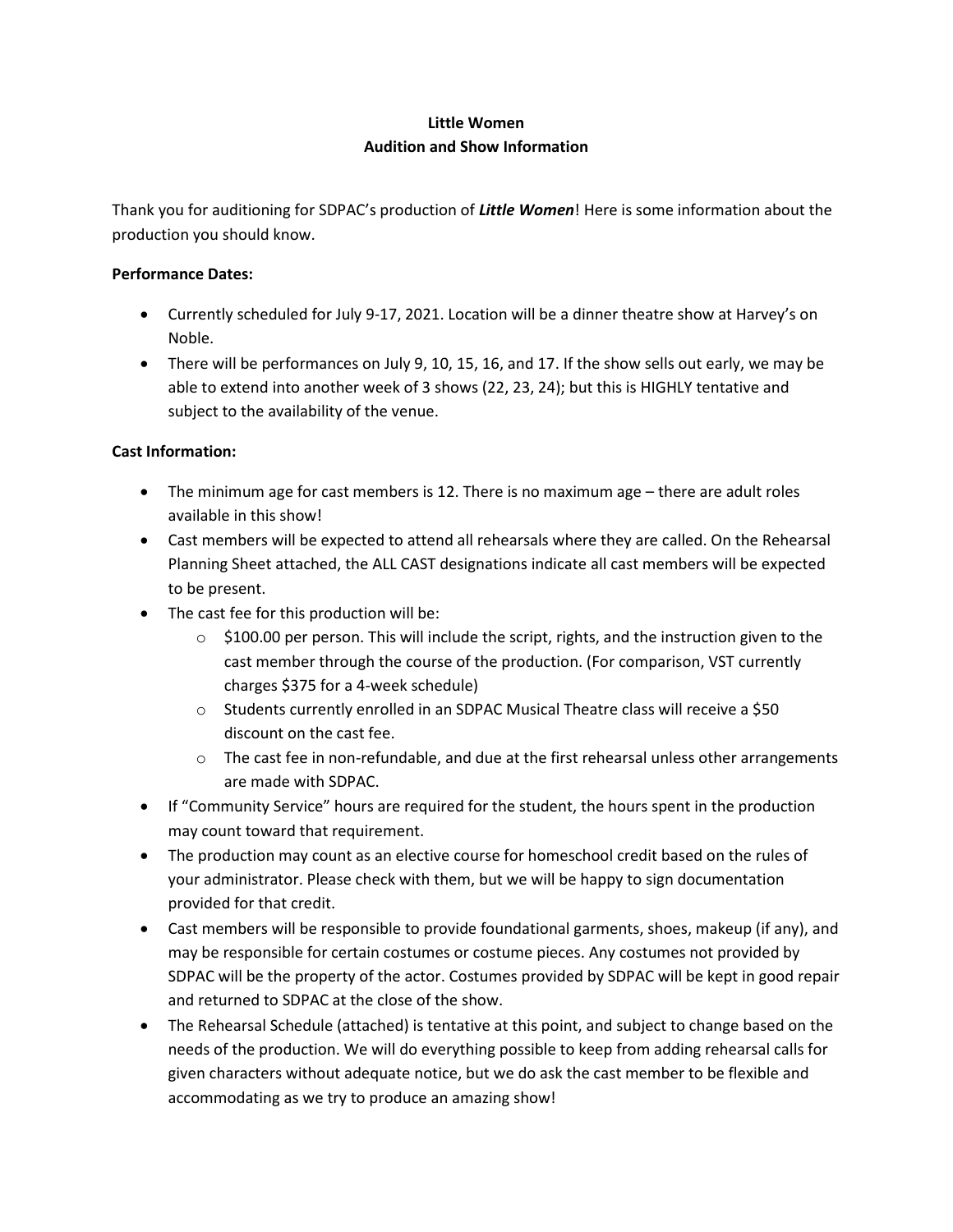- Rehearsal beginning times are firm, and we will attempt to adhere strictly to the ending times as well. Please note: Tech Rehearsals and the Dress Rehearsal can be very late evenings, so be prepared to stay until the end.
- As a member of the cast, many other people are relying on you to be present, attentive, and to rehearse in your free time. If a rehearsal must be unavoidably missed, please let the Stage Manager know as early as possible.
- Missing an excessive number of rehearsals where the actor is called will result in being dismissed from the production with no refund of any fees.
- Rehearsals will generally be conducted at SDPAC, but some rehearsals, particularly the later ones, may be moved to the performance venue. Please be flexible for these as well.
- Some roles may be "double-cast" depending on the needs of the production and the auditions. The play spans 5 years, so there will be some "aging" needed. Note: the ages noted in the roles below are the age of the CHARACTER, not necessarily the age of the actor playing the character.

### **Audition Instructions**:

- If you have a 30-60 second dramatic monologue, you will be allowed to present it at the audition. This is optional, but recommended.
- Scripts will be provided for cold-readings at the audition. Please be prepared to read dramatically, i.e. emotion, inflection, and appropriate projection. During the audition, the actor may be asked to read in several different ways, including playing someone who is older or younger than their true age.
- Some characters have minor additional talents, such as playing piano and whistling, but proficiency is not required for these additional talents.
- If you are late for your scheduled audition time and your slot has begun, you will be put into the next available slot. The time slots are 30 minutes for this show.
- If callbacks are needed, the actors will be notified of the callback parameters. Callbacks are scheduled for April 15 between 6:00 and 9:00 p.m.

# **Play Description**:

Based on the cherished novel by Louisa May Alcott, *Little Women* is the story of the March family at the time of the American Civil War. This stage adaptation by Scott Davidson encompasses five years in the lives of this family, particularly the four daughters, as they journey from childhood to adulthood. Like all such journeys, there are family and companions, festivities and trials, warmth and rivalry, learning and uncertainty, serendipity and loss. This timeless message will teach us all to cherish the journey even when we aren't sure of the destination.

# **CAST:**

# **General Role Information (ages are the age of the characters, not the actors):**

**Teenage Female** ( $^{\sim}12 - 25$  years of age):

• Josephine March – The second-oldest daughter and narrator of the play. This story is presented from her point of view. She is a "tomboy" of the Victorian period, assertive and direct, who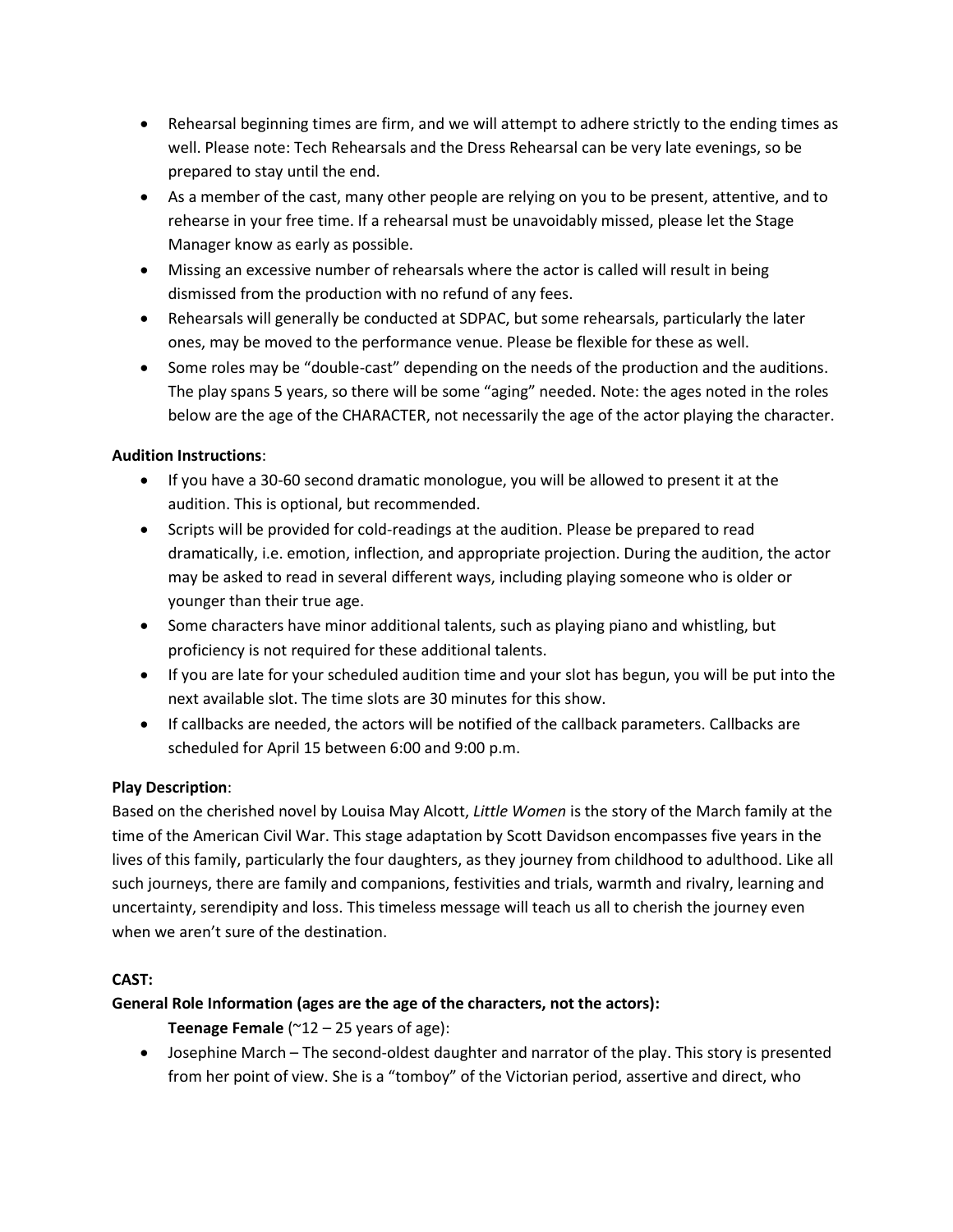takes enjoyment in being unpredictable. She thinks she has everyone figured out, but has difficulty determining her own motives.

- Meg March Oldest daughter. She has a tremendous sense of duty, but often ends up coming off bossy.
- Beth March The third daughter, Beth is kindness personified. She would help someone else regardless of the personal cost.
- Amy March The youngest daughter, Amy is selfish and a bit spoiled. But for all that, she loves her family, and grows tremendously through the course of the play.
- Sallie Gardener, Annie Moffat, Belle Moffat Females Friends of the March family, but gossips who judge the liberal ways the March girls are allowed to develop.

### **Adult Female** (~30 – 70+ years of age):

- Hannah The March's maid, Hannah cares for the girls while their father is off at war and their mother works away from home. She can be abrasive, but her care for the March family is never in doubt.
- Marmee The mother of the March girls, Marmee works hard on behalf of others with no complaint, but is often overwhelmed with her responsibilities.
- Aunt March The wealthy sister of Mr. March, Aunt March is certain her wealth buys her access to every conversation and the right to impose her will.
- Mrs. Gardener Friend of the March family, but gossip who judges the liberal ways the March girls are allowed to develop.

#### **Teenage Male** ( $^{\sim}$ 16 – 25 years of age):

- Theodore Lawrence A neighbor of the March girls, Teddy (aka Laurie) is playful to a fault, with a quick laugh and bright outlook. He becomes the brother the March family never had.
- John Brooke Teddy's tutor, Brooke is not significantly older than Teddy, but tries relentlessly to act as he expects a grown man to act, particularly in the position of responsibility he holds. But he still remembers times not too long ago that he could play as well.

#### **Adult Male** ( $^{\sim}40 - 60$  years of age):

• Mr. March – The father of the March family. Before the war, he ran the family with love and discipline, but has been somewhat broken by his time in the war.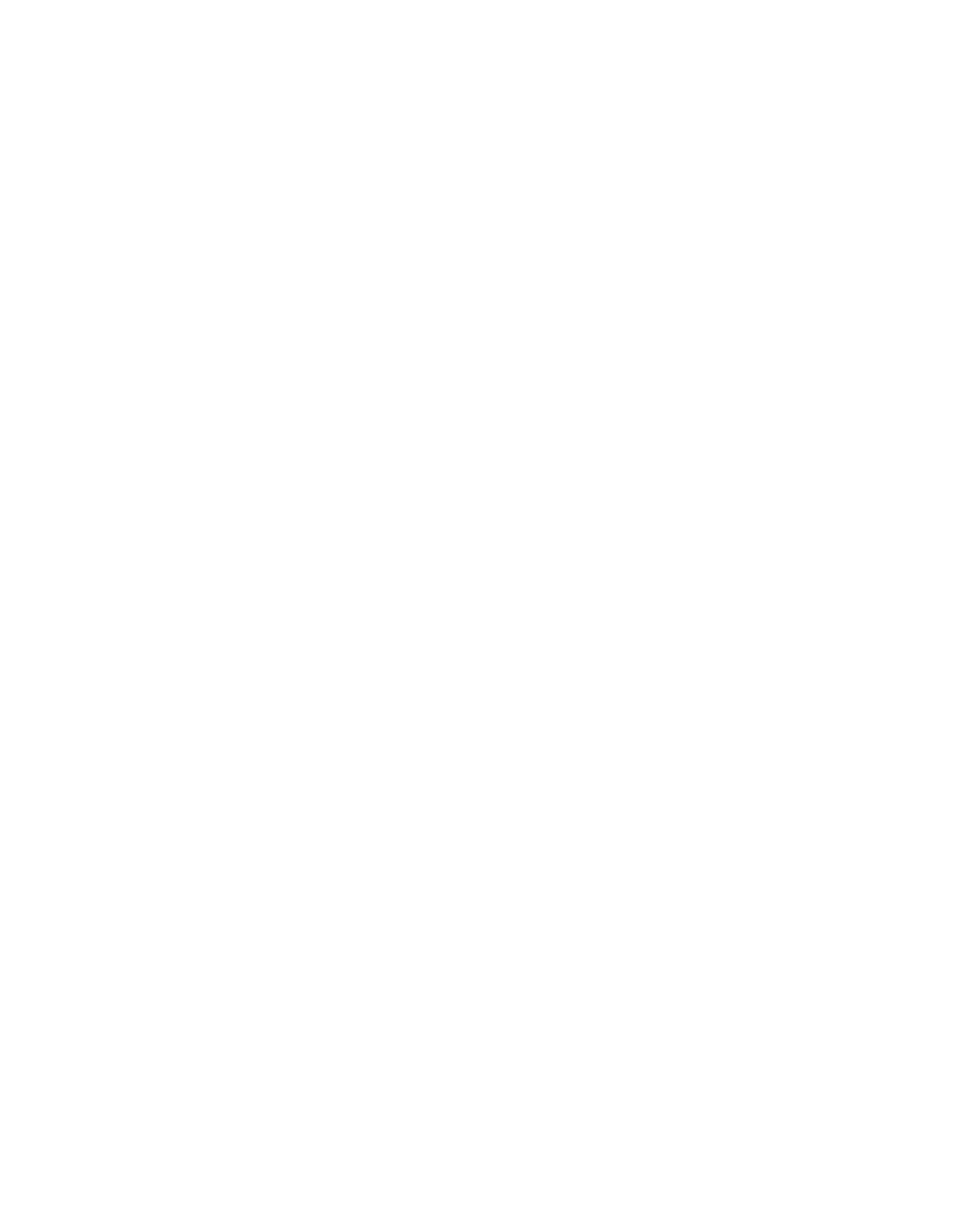# SDPAC ‐ Little Women Tentative Rehearsal Schedule Director ‐ Patrick McDonald ‐ 256.267.0815 Rehearsals: 6:00 ‐ 9:00 p.m. **prompt** ‐ unless noted

| <b>Date</b>                       | <b>Activity</b>                         |                               | <b>Call List</b>              |  |
|-----------------------------------|-----------------------------------------|-------------------------------|-------------------------------|--|
| Sunday, 4/11 (5:00 - 8:00 pm)     | <b>Auditions - Primary</b>              |                               |                               |  |
| Monday, 4/12 (6:00 - 9:00 pm)     | <b>Auditions - Primary</b>              |                               |                               |  |
| Thursday, 4/15 (6:00 - 9:00 pm)   | Auditions - Callbacks (As Needed)       |                               |                               |  |
| Monday, 5/3                       | Read-Through                            | <b>ALL CAST</b>               |                               |  |
| Thursday, 5/6                     | Detailed Reading - Act I Scenes 1-3     | <b>ALL CAST except Father</b> |                               |  |
| Monday, 5/10                      | Detailed Reading - Act I Scenes 4-5     | <b>SISTERS</b>                | <b>Aunt March</b>             |  |
|                                   |                                         | Hannah                        | Laurie                        |  |
|                                   |                                         | Marmee                        | <b>Brooke</b>                 |  |
|                                   |                                         | Father                        |                               |  |
| Tuesday, 5/11                     | Detailed Reading - Act II               | <b>ALL CAST</b>               |                               |  |
| Thursday, 5/13                    | Blocking - Act I Scene 1                | <b>SISTERS</b>                | Aunt March                    |  |
|                                   |                                         | Hannah                        | <b>Brooke</b>                 |  |
|                                   |                                         | Marmee                        | Father                        |  |
| Monday, 5/17                      | Blocking - Act II Scene 5               | Meg                           | <b>Brooke</b>                 |  |
|                                   |                                         | Jo                            | Hannah                        |  |
|                                   |                                         | <b>Beth</b>                   | Marmee                        |  |
|                                   |                                         |                               | Father                        |  |
| Thursday, 5/20                    | Blocking - Act I Scene 2, 4             |                               | ALL CAST except Father        |  |
|                                   | Act II Scene 2                          |                               |                               |  |
| Friday, 5/21                      | OFF BOOK!                               | <b>SISTERS</b>                | Hannah                        |  |
|                                   | Blocking - Act I Scene 3, 5             | Marmee                        | <b>Aunt March</b>             |  |
|                                   | Act II Scene 4                          | Father                        | <b>Brooke</b>                 |  |
|                                   |                                         | Laurie                        |                               |  |
| Monday, 5/24                      | Blocking - Act II Scenes 1, 3, 6        | Meg                           | <b>Aunt March</b>             |  |
|                                   |                                         | Jo                            | Laurie                        |  |
|                                   |                                         | Amy                           | <b>Brooke</b>                 |  |
|                                   |                                         | Marmee                        | Hannah                        |  |
|                                   |                                         | Father                        |                               |  |
| Tuesday, 5/25                     | Detail Blocking - Act I Scenes 1, 2, 3  |                               | <b>ALL CAST except Father</b> |  |
| Thursday, 5/27                    | Detail Blocking - Act I Scenes 4, 5     | <b>SISTERS</b>                | Laurie                        |  |
|                                   |                                         | Hannah                        | <b>Brooke</b>                 |  |
| Monday, 5/31                      | <b>DARK (Memorial Day)</b>              |                               |                               |  |
| Tuesday, 6/1                      | Detail Blocking - Act II Scenes 1,3,6   | Meg                           | Aunt March                    |  |
|                                   |                                         | Jo                            | <b>Brooke</b>                 |  |
|                                   |                                         | Amy                           | Marmee                        |  |
|                                   |                                         | Laurie                        | Father                        |  |
|                                   |                                         | Hannah                        |                               |  |
| Thursday, 6/3                     | Detail Blocking - Act II Scenes 2, 4, 5 | <b>ALL CAST</b>               |                               |  |
| Monday, 6/7                       | <b>RUN ACT I</b>                        | <b>ALL CAST</b>               |                               |  |
| Thursday, 6/10                    | <b>RUN ACT II</b>                       | <b>ALL CAST</b>               |                               |  |
| Saturday, 6/12 - 10 a.m. - 2 p.m. | Full Run (Polishing)                    | <b>ALL CAST</b>               |                               |  |
| Monday, 6/14                      | <b>Work Spots</b>                       | <b>TBD</b>                    |                               |  |
| Tuesday, 6/15                     | Full Run (Polishing)                    | <b>ALL CAST</b>               |                               |  |
| Thursday, 6/17                    | Full Run (Polishing)                    | <b>ALL CAST</b>               |                               |  |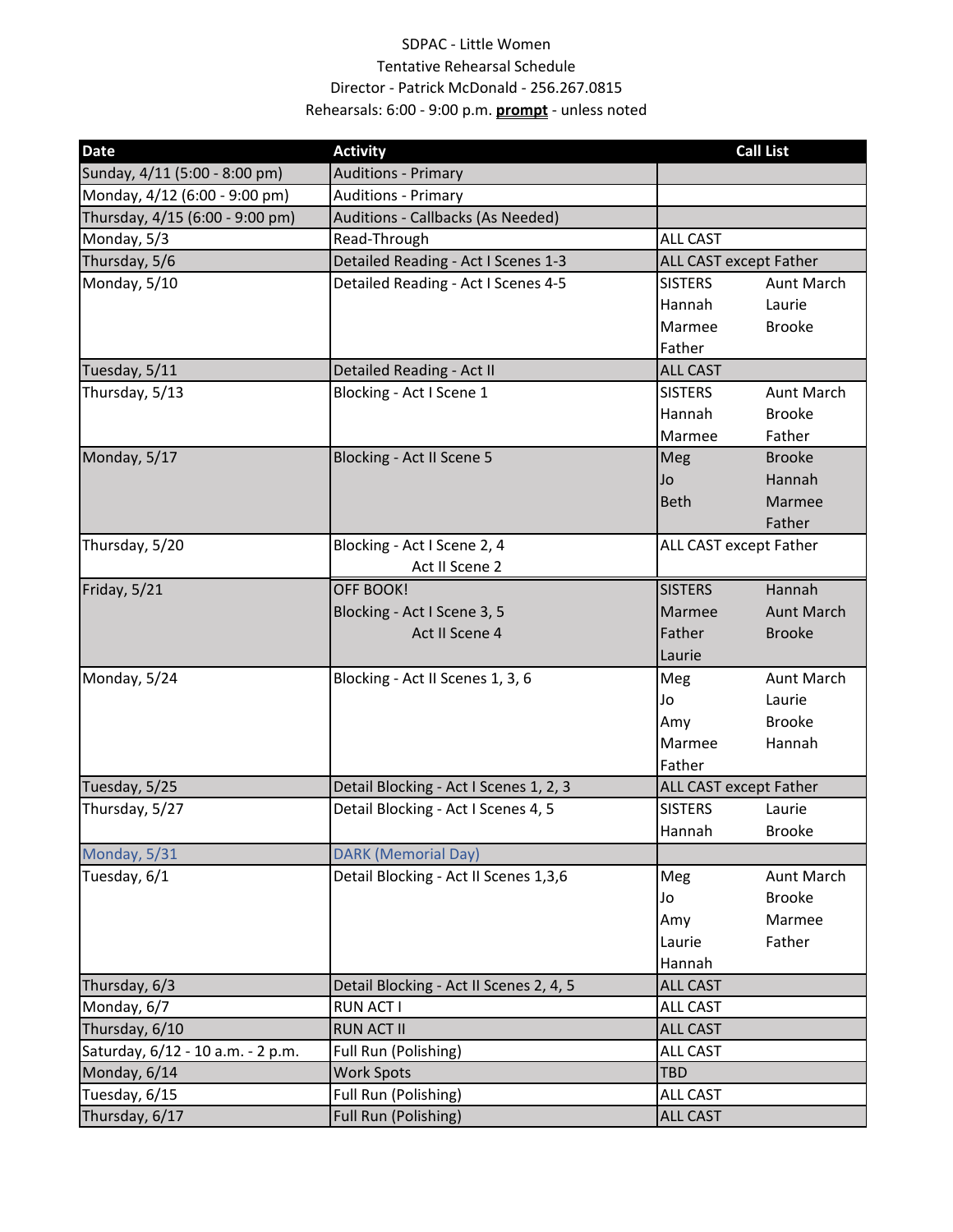# SDPAC ‐ Little Women Tentative Rehearsal Schedule Director ‐ Patrick McDonald ‐ 256.267.0815 Rehearsals: 6:00 ‐ 9:00 p.m. **prompt** ‐ unless noted

| <b>Date</b>                     | <b>Activity</b>                                                                                       | <b>Call List</b> |
|---------------------------------|-------------------------------------------------------------------------------------------------------|------------------|
| Monday, 6/21                    | Full Run (Polishing)                                                                                  | <b>ALL CAST</b>  |
| Thursday, 6/24                  | Full Run (Polishing)                                                                                  | <b>ALL CAST</b>  |
| Friday, 6/25                    | Full Run (Polishing)                                                                                  | <b>ALL CAST</b>  |
| Monday, 6/28                    | Full Run (Polishing)                                                                                  | <b>ALL CAST</b>  |
| Tuesday, 6/29                   | Full Run (Polishing)                                                                                  | <b>ALL CAST</b>  |
| Thursday, 7/1                   | Full Run (Polishing)                                                                                  | <b>ALL CAST</b>  |
| Monday, 7/5                     | (Optional Rehearsal)                                                                                  | <b>ALL CAST</b>  |
| Tuesday, 7/6 - 6:00 p.m. - LATE | <b>TECH REHEARSAL</b>                                                                                 | <b>ALL CAST</b>  |
| Wednesday, 7/7                  | <b>DRESS REHEARSAL</b>                                                                                | <b>ALL CAST</b>  |
| Thursday, 7/8                   | (FRIENDS AND FAMILY) DRESS 2                                                                          | <b>ALL CAST</b>  |
| Friday, 7/9                     | <b>Opening Night</b>                                                                                  | <b>ALL CAST</b>  |
| Saturday, 7/10                  | Performance - Matinee                                                                                 | <b>ALL CAST</b>  |
| Thursday, 7/15                  | Performance                                                                                           | <b>ALL CAST</b>  |
| Friday, 7/16                    | Performance                                                                                           | <b>ALL CAST</b>  |
| Saturday, 7/17                  | <b>CLOSING PERFORMANCE/ SET STRIKE</b>                                                                | <b>ALL CAST</b>  |
|                                 | *Depending on Ticket Sales, please be flexible to add another week of shows if necessary: July 22-24* |                  |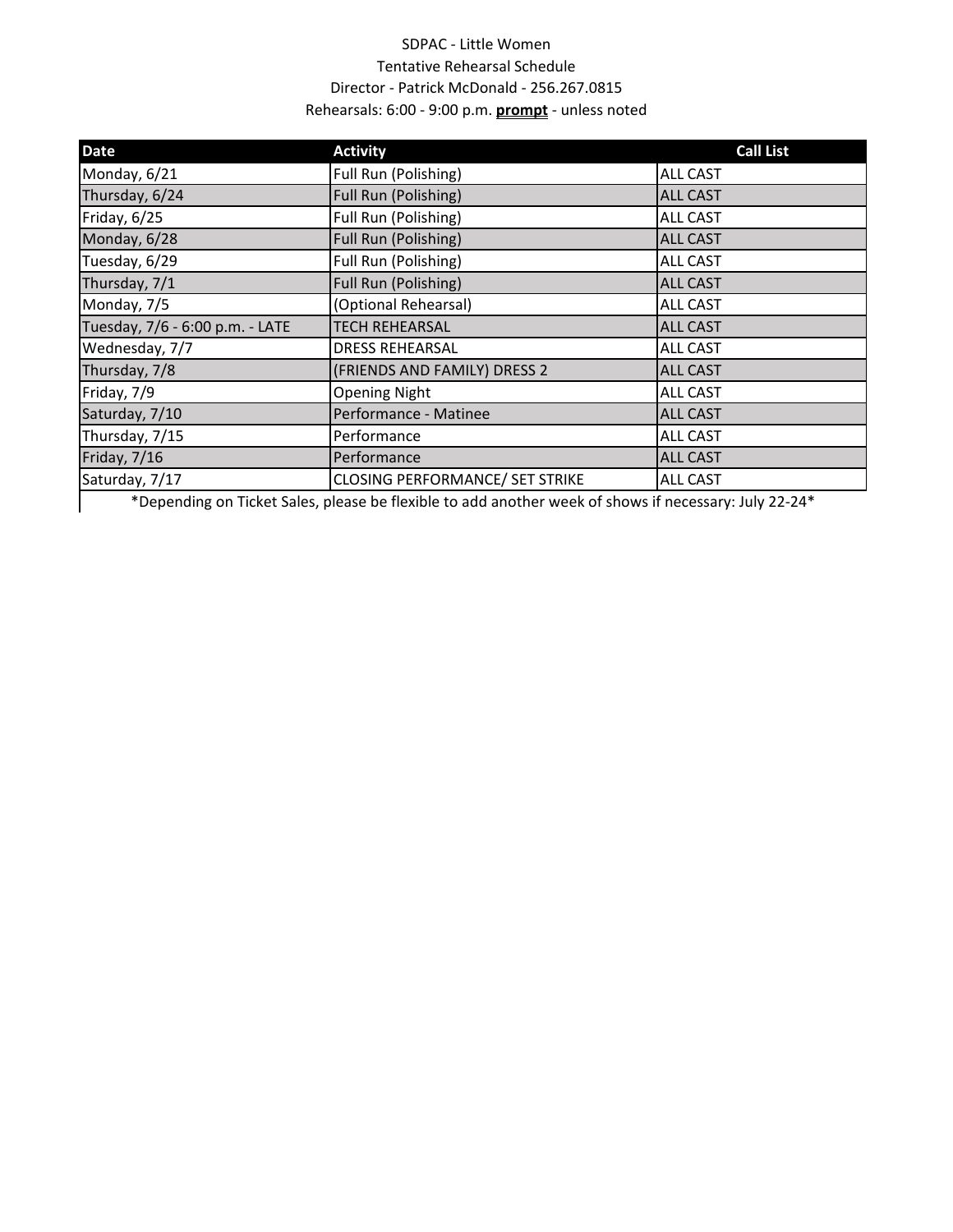# **Audition Registration Form**

| Show: Little Women - July 2021                                                 |                                                                                                                                          |         | <b>Audition #:</b> Audition #:                            |                             |  |  |  |
|--------------------------------------------------------------------------------|------------------------------------------------------------------------------------------------------------------------------------------|---------|-----------------------------------------------------------|-----------------------------|--|--|--|
| Actor Contact Information - please write legibly                               |                                                                                                                                          |         |                                                           |                             |  |  |  |
| Name:                                                                          |                                                                                                                                          |         |                                                           |                             |  |  |  |
| Address:                                                                       |                                                                                                                                          |         |                                                           |                             |  |  |  |
| City:                                                                          |                                                                                                                                          |         | State: $\frac{1}{\sqrt{1-\frac{1}{2}} \cdot \frac{1}{2}}$ | Zip: $\qquad \qquad \qquad$ |  |  |  |
| <b>Best Phone:</b>                                                             | Email Address:<br><u> 1980 - Johann Stoff, deutscher Stoffen und der Stoffen und der Stoffen und der Stoffen und der Stoffen und der</u> |         |                                                           |                             |  |  |  |
| Facebook?                                                                      | Yes                                                                                                                                      |         |                                                           |                             |  |  |  |
|                                                                                |                                                                                                                                          |         |                                                           |                             |  |  |  |
| <b>Audition Information:</b>                                                   |                                                                                                                                          |         |                                                           |                             |  |  |  |
| Role(s) you are seeking:                                                       |                                                                                                                                          | Primary | Chorus/Ensemble                                           |                             |  |  |  |
| Yes<br>If you are not cast in your preferred role, will you accept<br>another? |                                                                                                                                          |         |                                                           |                             |  |  |  |
| Role(s) you do not want:                                                       |                                                                                                                                          |         |                                                           |                             |  |  |  |
| Can you play piano?                                                            |                                                                                                                                          | Yes     | Level:                                                    |                             |  |  |  |
| Can you whistle?                                                               |                                                                                                                                          | Yes     |                                                           |                             |  |  |  |